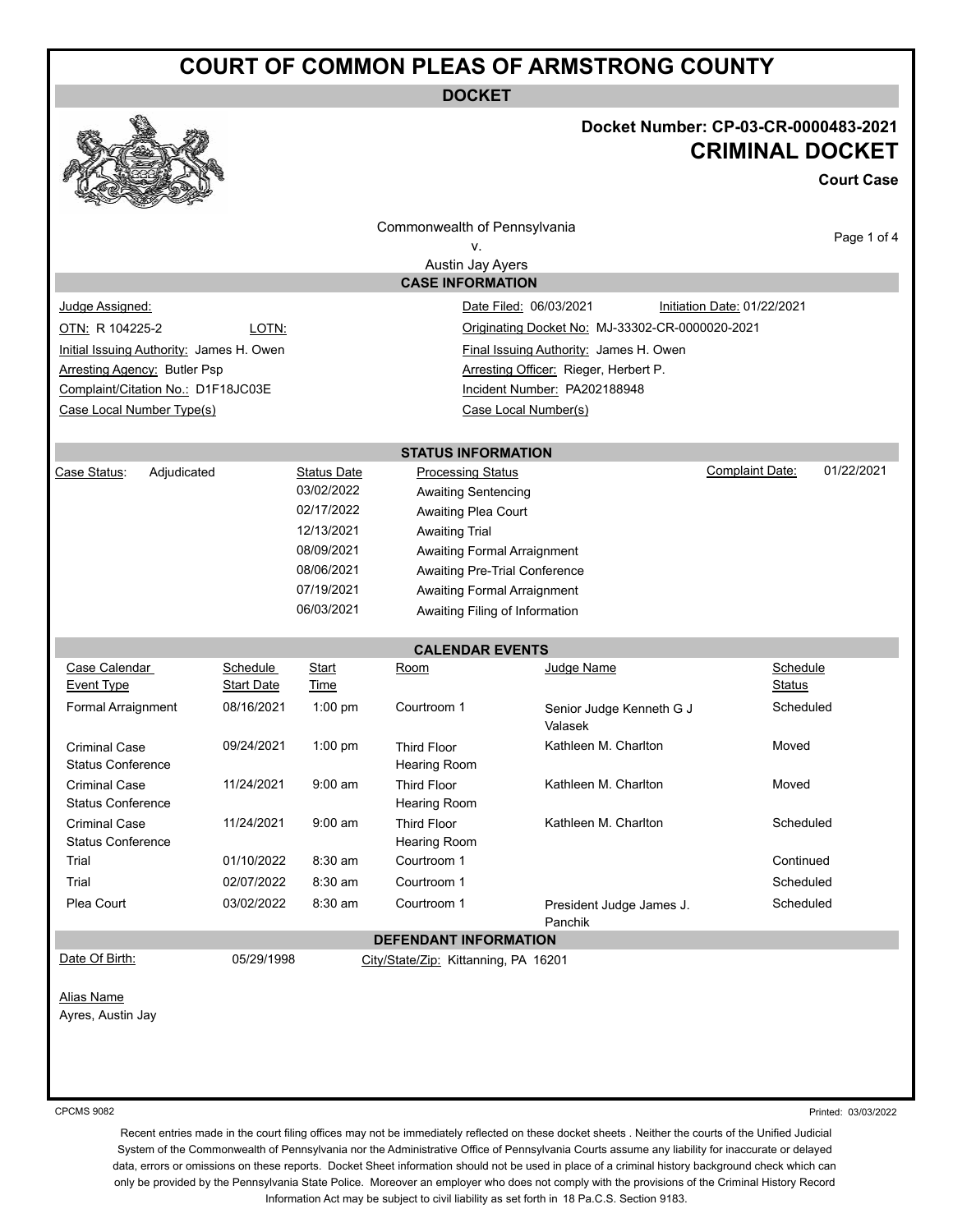| <b>COURT OF COMMON PLEAS OF ARMSTRONG COUNTY</b> |                                                            |                |                                      |                       |                                                    |        |                               |                   |                                                                                     |
|--------------------------------------------------|------------------------------------------------------------|----------------|--------------------------------------|-----------------------|----------------------------------------------------|--------|-------------------------------|-------------------|-------------------------------------------------------------------------------------|
| <b>DOCKET</b>                                    |                                                            |                |                                      |                       |                                                    |        |                               |                   |                                                                                     |
|                                                  |                                                            |                |                                      |                       |                                                    |        |                               |                   | Docket Number: CP-03-CR-0000483-2021<br><b>CRIMINAL DOCKET</b><br><b>Court Case</b> |
|                                                  |                                                            |                |                                      |                       | Commonwealth of Pennsylvania<br>۷.                 |        |                               |                   | Page 2 of 4                                                                         |
|                                                  |                                                            |                |                                      |                       | Austin Jay Ayers                                   |        |                               |                   |                                                                                     |
|                                                  |                                                            |                |                                      |                       | <b>CASE PARTICIPANTS</b>                           |        |                               |                   |                                                                                     |
| <b>Participant Type</b>                          |                                                            |                |                                      | Name                  |                                                    |        |                               |                   |                                                                                     |
| Defendant                                        |                                                            |                |                                      | Ayers, Austin Jay     |                                                    |        |                               |                   |                                                                                     |
|                                                  |                                                            |                |                                      |                       | <b>BAIL INFORMATION</b>                            |        |                               |                   |                                                                                     |
| Ayers, Austin Jay                                |                                                            |                |                                      |                       |                                                    |        |                               |                   | <b>Nebbia Status: None</b>                                                          |
| <b>Bail Action</b>                               |                                                            | Date           |                                      | <b>Bail Type</b>      | Percentage                                         | Amount | <b>Bail Posting Status</b>    |                   | <b>Posting Date</b>                                                                 |
| Set                                              |                                                            |                | 06/02/2021                           | <b>ROR</b>            |                                                    | \$0.00 |                               |                   |                                                                                     |
|                                                  |                                                            |                |                                      |                       | <b>CHARGES</b>                                     |        |                               |                   |                                                                                     |
| Seq.                                             | Orig Seq.                                                  | Grade          | <b>Statute</b>                       |                       | <b>Statute Description</b>                         |        | Offense Dt.                   |                   | <b>OTN</b>                                                                          |
| 1                                                | 1                                                          | M1             | 75 § 7121                            |                       | Make False Appli For Title Reg                     |        | 09/09/2020                    |                   | R 104225-2                                                                          |
| 2                                                | 2                                                          | M <sub>3</sub> | 18 § 4903 §§ B                       |                       | <b>False Swearing</b>                              |        | 09/09/2020                    |                   | R 104225-2                                                                          |
|                                                  |                                                            |                |                                      |                       | <b>DISPOSITION SENTENCING/PENALTIES</b>            |        |                               |                   |                                                                                     |
| Disposition                                      |                                                            |                |                                      |                       |                                                    |        |                               |                   |                                                                                     |
| Case Event                                       |                                                            |                |                                      |                       | <b>Disposition Date</b>                            |        | <b>Final Disposition</b>      |                   |                                                                                     |
|                                                  | Sequence/Description                                       |                |                                      |                       | <b>Offense Disposition</b>                         |        | Grade                         | <b>Section</b>    |                                                                                     |
|                                                  | <b>Sentencing Judge</b><br>Sentence/Diversion Program Type |                |                                      |                       | Sentence Date<br>Incarceration/Diversionary Period |        | <b>Credit For Time Served</b> | <b>Start Date</b> |                                                                                     |
|                                                  | <b>Sentence Conditions</b>                                 |                |                                      |                       |                                                    |        |                               |                   |                                                                                     |
|                                                  | <b>Waived for Court (Lower Court)</b>                      |                |                                      | Defendant Was Present |                                                    |        |                               |                   |                                                                                     |
|                                                  | Lower Court Disposition                                    |                |                                      |                       | 06/02/2021                                         |        | <b>Not Final</b>              |                   |                                                                                     |
|                                                  | 1 / Make False Appli For Title Reg                         |                |                                      |                       | Waived for Court (Lower Court)                     |        | M1                            | 75 § 7121         |                                                                                     |
|                                                  | 2 / False Swearing                                         |                |                                      |                       | Waived for Court (Lower Court)                     |        | M3                            | 18 § 4903 §§ B    |                                                                                     |
| <b>Guilty Plea</b>                               |                                                            |                |                                      |                       |                                                    |        |                               |                   |                                                                                     |
| Plea Court                                       |                                                            |                |                                      |                       | 03/02/2022                                         |        | <b>Final Disposition</b>      |                   |                                                                                     |
|                                                  | 1 / Make False Appli For Title Reg                         |                |                                      |                       | <b>Guilty Plea</b>                                 |        | M1                            | 75 § 7121         |                                                                                     |
|                                                  | 2 / False Swearing                                         |                |                                      |                       | Waived for Court (Lower Court)                     |        | M <sub>3</sub>                | 18 § 4903 §§ B    |                                                                                     |
|                                                  | <b>COMMONWEALTH INFORMATION</b>                            |                |                                      |                       | <b>ATTORNEY INFORMATION</b>                        |        |                               |                   |                                                                                     |
| Name:                                            | Office                                                     |                | Armstrong County District Attorney's |                       | Name:                                              |        |                               |                   |                                                                                     |
|                                                  | Prosecutor                                                 |                |                                      |                       | Supreme Court No:                                  |        |                               |                   |                                                                                     |
|                                                  | Supreme Court No:                                          |                |                                      |                       | Rep. Status:                                       |        |                               |                   |                                                                                     |
|                                                  | Phone Number(s):<br>724-548-3240                           | (Phone)        |                                      |                       | Phone Number(s):                                   |        |                               |                   |                                                                                     |
| Address:                                         |                                                            |                |                                      |                       |                                                    |        |                               |                   |                                                                                     |
|                                                  | Armstrong County Courthouse, 3rd Floor<br>Room 323         |                |                                      |                       |                                                    |        |                               |                   |                                                                                     |
|                                                  | <b>Market Street</b><br>Kittanning, PA 16201               |                |                                      |                       |                                                    |        |                               |                   |                                                                                     |

CPCMS 9082

Recent entries made in the court filing offices may not be immediately reflected on these docket sheets . Neither the courts of the Unified Judicial System of the Commonwealth of Pennsylvania nor the Administrative Office of Pennsylvania Courts assume any liability for inaccurate or delayed data, errors or omissions on these reports. Docket Sheet information should not be used in place of a criminal history background check which can

Printed: 03/03/2022

only be provided by the Pennsylvania State Police. Moreover an employer who does not comply with the provisions of the Criminal History Record Information Act may be subject to civil liability as set forth in 18 Pa.C.S. Section 9183.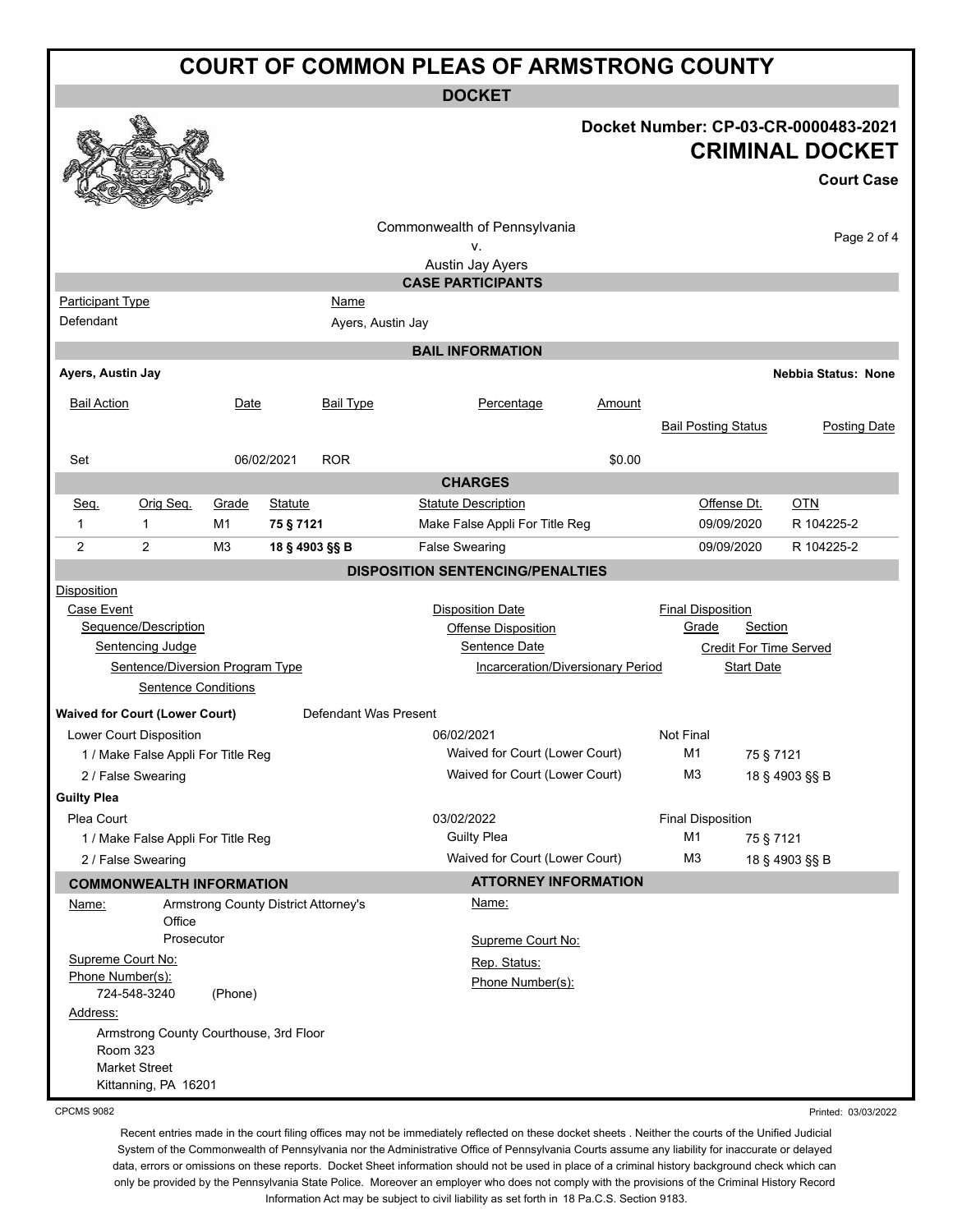| <b>COURT OF COMMON PLEAS OF ARMSTRONG COUNTY</b> |                                                                                      |                                                                                                |                                                                                     |  |  |
|--------------------------------------------------|--------------------------------------------------------------------------------------|------------------------------------------------------------------------------------------------|-------------------------------------------------------------------------------------|--|--|
| <b>DOCKET</b>                                    |                                                                                      |                                                                                                |                                                                                     |  |  |
|                                                  |                                                                                      |                                                                                                | Docket Number: CP-03-CR-0000483-2021<br><b>CRIMINAL DOCKET</b><br><b>Court Case</b> |  |  |
|                                                  |                                                                                      | Commonwealth of Pennsylvania                                                                   | Page 3 of 4                                                                         |  |  |
|                                                  |                                                                                      | v.<br>Austin Jay Ayers                                                                         |                                                                                     |  |  |
|                                                  |                                                                                      | <b>ENTRIES</b>                                                                                 |                                                                                     |  |  |
| Sequence Number                                  | <b>CP Filed Date</b>                                                                 | Document Date                                                                                  | <b>Filed By</b>                                                                     |  |  |
| 1                                                | 06/02/2021                                                                           |                                                                                                | Owen, James H.                                                                      |  |  |
| Bail Set - Ayers, Austin Jay                     |                                                                                      |                                                                                                |                                                                                     |  |  |
| 1                                                | 06/03/2021                                                                           | Criminal Complaint, Affidavit of Probable Cause, Waiver Of Preliminary Hearing, Bail Bond, All | Court of Common Pleas - Armstrong<br>County                                         |  |  |
| 1                                                | 07/21/2021                                                                           |                                                                                                | Court of Common Pleas - Armstrong<br>County                                         |  |  |
| Notice of Formal Arraignment filed.              |                                                                                      |                                                                                                |                                                                                     |  |  |
| 1                                                | - - - - - - - - -<br>08/06/2021<br>Waiver of Appearance At Formal Arraignment filed. |                                                                                                | Logue, Sean Thomas                                                                  |  |  |
| 1                                                | 08/09/2021                                                                           |                                                                                                | Armstrong County District Attorney's<br>Office                                      |  |  |
| <b>Information Filed</b>                         |                                                                                      |                                                                                                |                                                                                     |  |  |
| 1<br>Notice of Appearance by Counsel filed.      | 08/16/2021                                                                           |                                                                                                | Logue, Sean Thomas                                                                  |  |  |
|                                                  | 08/27/2021                                                                           |                                                                                                | Court of Common Pleas - Armstrong<br>County                                         |  |  |
|                                                  | Notice of Criminal Case Status Conference filed.                                     |                                                                                                |                                                                                     |  |  |
| 2                                                | 10/25/2021                                                                           |                                                                                                | Court of Common Pleas - Armstrong<br>County                                         |  |  |
|                                                  | Notice of Criminal Case Status Conference filed.                                     |                                                                                                |                                                                                     |  |  |
| 2                                                | 12/13/2021                                                                           |                                                                                                | Court of Common Pleas - Armstrong<br>County                                         |  |  |
| Notice of Trial filed.<br><u>.</u>               |                                                                                      |                                                                                                |                                                                                     |  |  |
| 1                                                | 12/20/2021                                                                           |                                                                                                | Logue, Sean Thomas                                                                  |  |  |
| Unopposed Motion For Continuance filed.          |                                                                                      |                                                                                                |                                                                                     |  |  |
|                                                  |                                                                                      |                                                                                                |                                                                                     |  |  |
| 1                                                | 01/11/2022                                                                           |                                                                                                | Court of Common Pleas - Armstrong<br>County                                         |  |  |
| Notice of Trial filed.                           |                                                                                      |                                                                                                |                                                                                     |  |  |
|                                                  |                                                                                      |                                                                                                |                                                                                     |  |  |

CPCMS 9082

Printed: 03/03/2022

Recent entries made in the court filing offices may not be immediately reflected on these docket sheets . Neither the courts of the Unified Judicial System of the Commonwealth of Pennsylvania nor the Administrative Office of Pennsylvania Courts assume any liability for inaccurate or delayed data, errors or omissions on these reports. Docket Sheet information should not be used in place of a criminal history background check which can only be provided by the Pennsylvania State Police. Moreover an employer who does not comply with the provisions of the Criminal History Record Information Act may be subject to civil liability as set forth in 18 Pa.C.S. Section 9183.